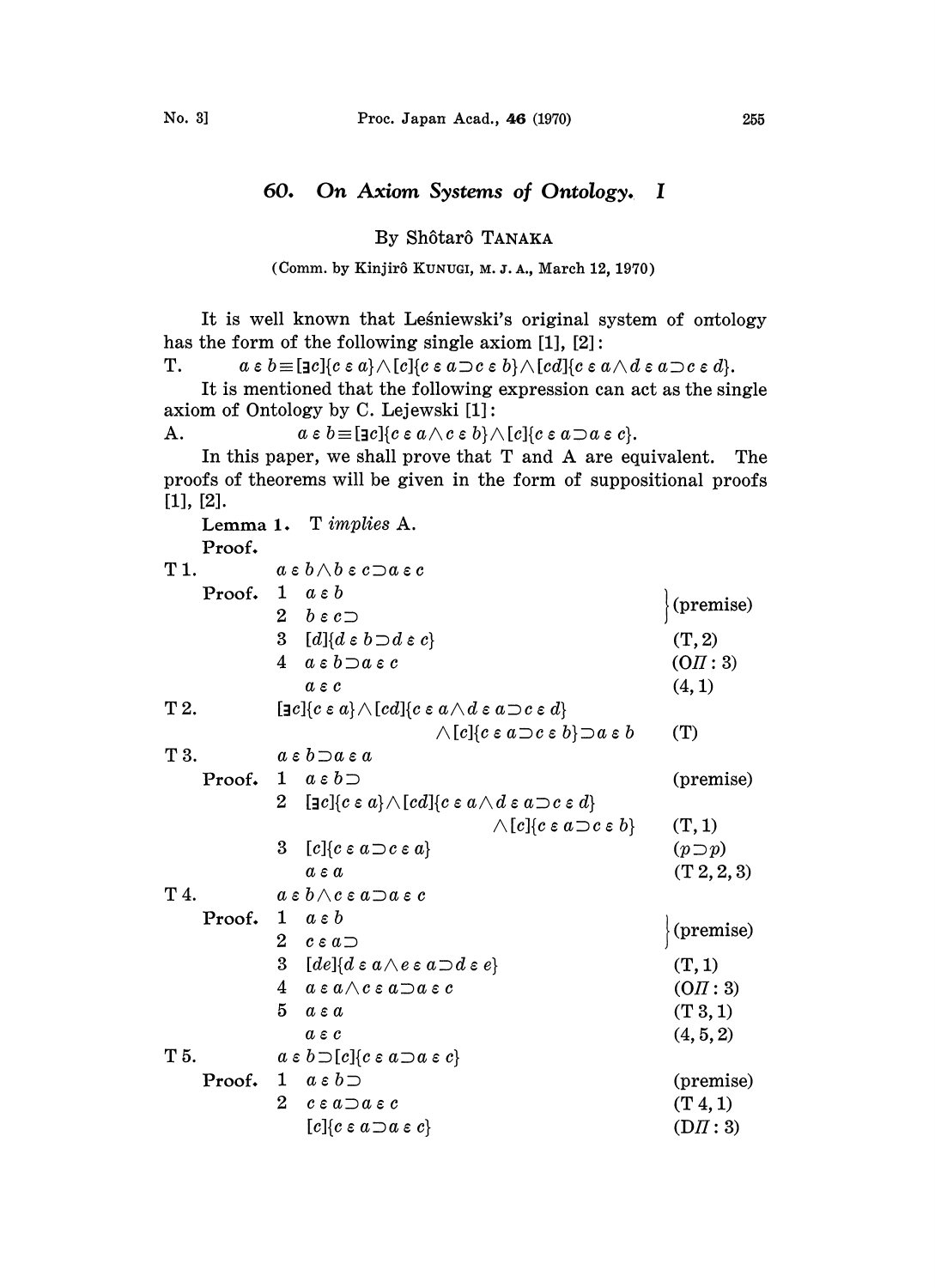| T 6.           |        |                | $a \in b \supset [\exists c] \{c \in a \wedge c \in b\}$                                                                                                                                         |                   |
|----------------|--------|----------------|--------------------------------------------------------------------------------------------------------------------------------------------------------------------------------------------------|-------------------|
|                | Proof. | $\mathbf{1}$   | $a \varepsilon b$                                                                                                                                                                                | (premise)         |
|                |        | $2-$           | $[\exists c][c \in a]$                                                                                                                                                                           | (T, 1)            |
|                |        |                | 3 $c_i \varepsilon a$                                                                                                                                                                            | $(0\Sigma:2)$     |
|                |        |                | 4 $[c]{c \in a \supset c \in b}$                                                                                                                                                                 | (T, 1)            |
|                |        |                | $5 \quad c_{\scriptscriptstyle 1}$ εα $\!\supset\! c_{\scriptscriptstyle 1}$ ε $b$                                                                                                               | (OII: 4)          |
|                |        |                | 6 $c_i \varepsilon b$                                                                                                                                                                            | (5, 3)            |
|                |        |                | 7 $c_i \varepsilon a \wedge c_i \varepsilon b$                                                                                                                                                   | (3, 6)            |
|                |        |                | $[\exists c][c\mathrel{\varepsilon} a \wedge c\mathrel{\varepsilon} b]$                                                                                                                          | $(D\Sigma:7)$     |
| T 7.           |        |                | $a \in b \supset [\exists c] \{c \in a \wedge c \in b\} \wedge [c] \{c \in a \supset a \in c\}$                                                                                                  | (T6, T5)          |
| T 8.           |        |                | $[\exists c][c\mathrel{\varepsilon} a \wedge c\mathrel{\varepsilon} b] \wedge [c][c\mathrel{\varepsilon} a \mathop{\supset} a\mathrel{\varepsilon} c] \mathop{\supset} a\mathrel{\varepsilon} b$ |                   |
|                | Proof. | $\mathbf{1}$   | $[\exists c][c \mathrel{\varepsilon} a \wedge c \mathrel{\varepsilon} b]$                                                                                                                        |                   |
|                |        | $2^{\circ}$    | $[c]{c \in a \supset a \in c}}$                                                                                                                                                                  | (premise)         |
|                |        |                | 3 $c_{\scriptscriptstyle 1}$ εα $\wedge c_{\scriptscriptstyle 1}$ ε $b$                                                                                                                          | $(0\Sigma:1)$     |
|                |        |                | 4 $c_i \varepsilon a \neg a \varepsilon c_i$                                                                                                                                                     | (OII:2)           |
|                |        | 5              | $a \varepsilon c_1$                                                                                                                                                                              | (4, 3)            |
|                |        |                | $a \varepsilon b$                                                                                                                                                                                | (T1, 5, 3)        |
| $T9 = A$       |        |                | $a \in b \equiv [\exists c] \{c \in a \wedge c \in b\} \wedge [c] \{c \in a \supset a \in c\}$                                                                                                   | (T 7, T 8)        |
|                |        |                | Lemma 2. A implies T.                                                                                                                                                                            |                   |
|                | Proof. |                |                                                                                                                                                                                                  |                   |
| A <sub>1</sub> |        |                | $a \mathrel{\varepsilon} b \wedge c \mathrel{\varepsilon} a \mathop{\supset} a \mathrel{\varepsilon} c$                                                                                          |                   |
|                | Proof. | $\mathbf{1}$   | $a \varepsilon b$                                                                                                                                                                                | (premise)         |
|                |        | 2              | $c \in a \supset$                                                                                                                                                                                |                   |
|                |        | 3.             | $[c]{c \in a \supset a \in c}$                                                                                                                                                                   | (A, 1)            |
|                |        | 4              | $c \in a \bigcirc a \in c$                                                                                                                                                                       | (OII:3)           |
|                |        |                | $a \varepsilon c$                                                                                                                                                                                | (4, 2)            |
| A 2.           |        |                | $a \in b \wedge c \in a \neg c \in b$                                                                                                                                                            |                   |
|                | Proof. | 1              | $a \varepsilon b$                                                                                                                                                                                | (premise)         |
|                |        | 2              | $c \in a \supset$                                                                                                                                                                                |                   |
|                |        | 3              | $a \varepsilon c$                                                                                                                                                                                | (A 1, 1, 2)       |
|                |        | 4              | $a \in c \wedge a \in b$                                                                                                                                                                         | (3,1)             |
|                |        | 5              | $[\mathop{\text{\rm id}}\nolimits] \{ d \mathrel{\varepsilon} c \land d \mathrel{\varepsilon} b \}$                                                                                              | $(D\Sigma: 4)$    |
|                |        | 6              | $[d]$ { $d \varepsilon c \supset c \varepsilon d$ }                                                                                                                                              | (A, 2)            |
|                |        |                | $c\mathrel{\varepsilon} b$                                                                                                                                                                       | (A, 5, 6)         |
| A 3.           |        |                | $a \mathrel{\varepsilon} b \wedge c \mathrel{\varepsilon} a \wedge d \mathrel{\varepsilon} a \!\supset \!c \mathrel{\varepsilon} d$                                                              |                   |
|                | Proof. | ı              | $a \varepsilon b$                                                                                                                                                                                | (premise)         |
|                |        | $\overline{2}$ | $c \varepsilon a$                                                                                                                                                                                |                   |
|                |        | 3              | $d \mathrel{\varepsilon} a \mathrel{\supset}$                                                                                                                                                    |                   |
|                |        | 4              | $a \varepsilon c$                                                                                                                                                                                | (A 1, 1, 2)       |
|                |        | 5              | $a \in d$                                                                                                                                                                                        | (A, 1, 3)         |
|                |        | 6              | $[\mathsf{a} e]$ $\{e \mathrel{\varepsilon} c \wedge e \mathrel{\varepsilon} d\}$                                                                                                                | $(4, 5, D\Sigma)$ |
|                |        | 7              | $[e]{e \in c \supset c \in e}$                                                                                                                                                                   | (A, 2)            |
|                |        |                | $c\mathrel{\varepsilon} d$                                                                                                                                                                       | (A, 6, 7)         |

256